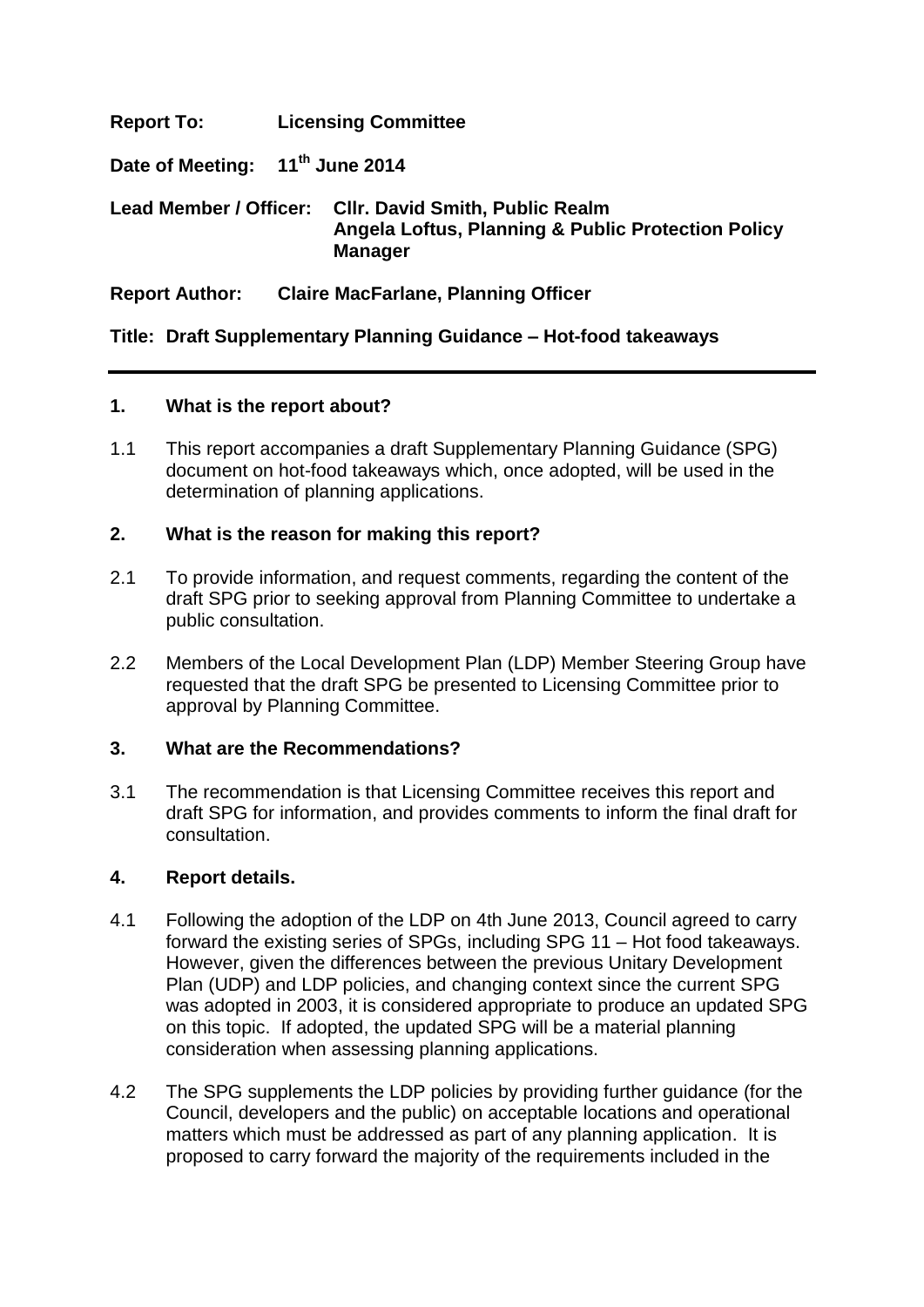current SPG. The main change in guidance is the proposed introduction on the restriction of new hot-food takeaways within 400m of any school boundary.

4.3 The draft SPG will be presented to Planning Committee on 30<sup>th</sup> July for approval to consult. The public consultation period would be a minimum of 8 weeks and is anticipated to start in September 2014. The results of the consultation will be reported back to Planning Committee with a final SPG for adoption.

# **5. How does the decision contribute to the Corporate Priorities?**

- 5.1 *Corporate priorities 2012-17*. Once adopted, the SPG will contribute to the following Council priority:
	- Developing the local economy by providing guidance for businesses seeking to develop takeaways in Denbighshire.

## **6. What will it cost and how will it affect other services?**

6.1 Receiving this report for information, and subsequent adoption of the SPG, is not anticipated to create any additional cost.

### **7. What are the main conclusions of the Equality Impact Assessment (EqIA) undertaken on the decision? The completed EqIA template should be attached as an appendix to the report.**

7.1 An EqIA is not considered necessary for this information report. The guidance contained within the draft SPG supplements the policies in the LDP, for which a full EqIA was undertaken in May 2011.

### **8. What consultations have been carried out with Scrutiny and others?**

- 8.1 Formal public consultation will be carried out following approval by Planning Committee. Informal consultation on the draft SPG has been carried out with officers in the Housing & Community Development Service, Planning & Public Protection Service, Education Service, Highways & Environmental Services and Public Health Wales.
- 8.2 Member input on the content of the SPG has also been provided through a workshop session held with the LDP Members Steering Group.

### **9. Chief Finance Officer Statement**

9.1 Any costs associated with this guidance should be contained within existing budgets.

### **10. What risks are there and is there anything we can do to reduce them?**

10.1 Without an updated SPG, the Council will be unable to implement the requirements it considers necessary when determining planning applications for hot-food takeaways. The existing SPG supplements the policies in the